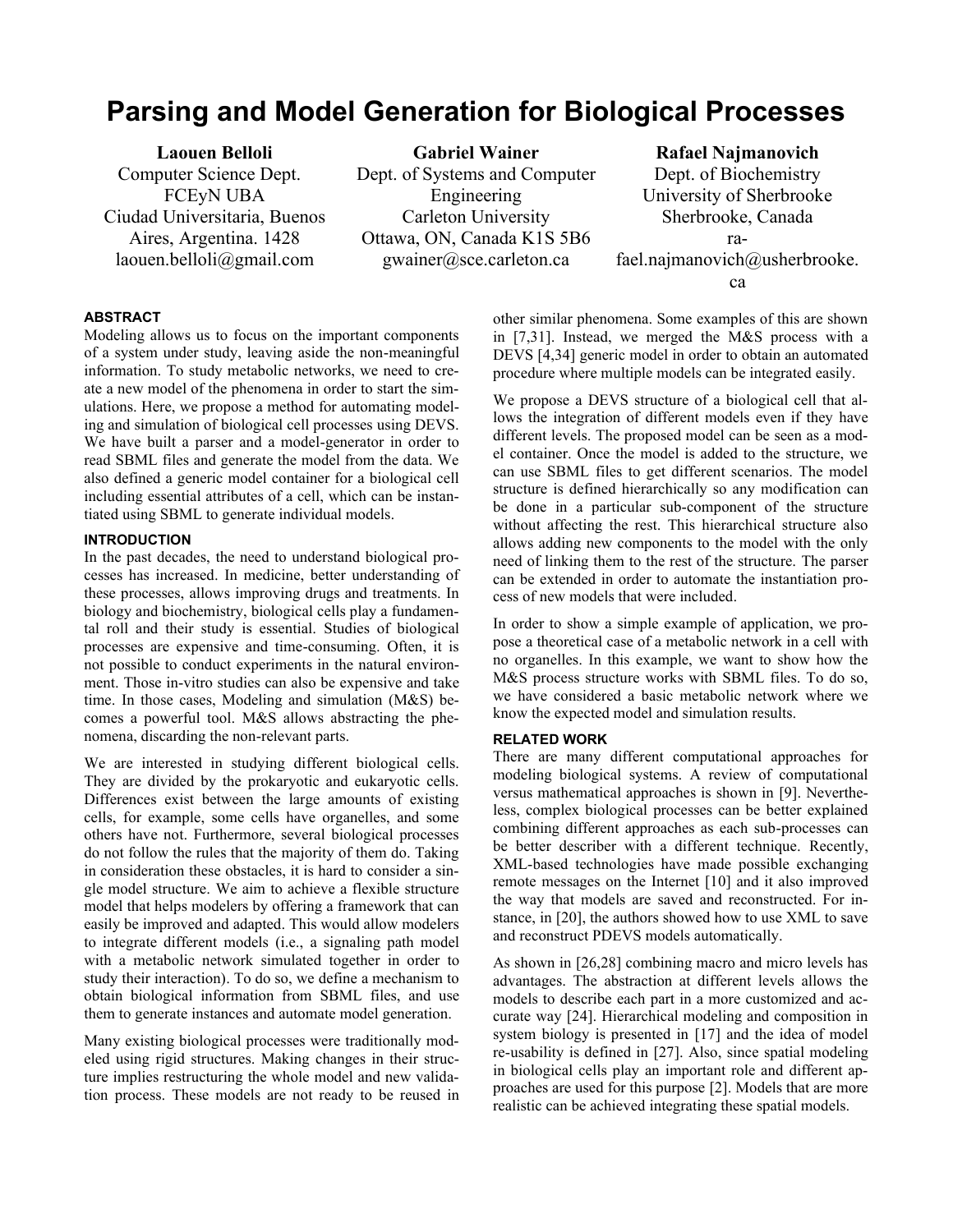Regarding M&S in biological systems, some new methods use computational techniques to automate some parts of the work. In [21] a stochastic simulation environment that focus in the spatial aspect of biological processes was proposed. In [35] a methodology for automatically detecting signaling pathways from a source of data allowed modelers to find pathways on large reaction networks. JAMES II [6] allows different formalism and plug-ins to be included in order to find more accurate tools for each model. A review of different computational tools can be found in [5].

The System Biology Markup Language (SBML) is now the standard for biology representations. It allows saving and exchanging models, and it is useful for visualization and validation [11]. There has been some recent work on the automation for biological systems using SBML. For instance, in [33], SBML-DEVS introduced a framework for modeling reaction kinetics of biological systems using SBML for the model's data. They used LibSBML [3] to translate the chemical reactions into differential equations.

The research above focuses on the particular systems and levels, but integration of different models using those methods is complex. In order to allow integration of different biological processes in cells to be modeled together, we propose an integrative DEVS structure where multiple models can be added. Model integration allows to better model different parts of a system using different approaches. As shown in [8] combining state-based and Scenario-Based approaches can help to facilitate the task of modeling and thus, checking the model against the real observations.

Instead, Discrete Events system Specification (DEVS) [4,34] provides a hierarchical and modular formalism for modeling these Systems. The hierarchical and modular structure of DEVS allows defining multiple models that are coupled to work together in a single and model by connecting their input and output through messages. In the same way, the resulting model can also be coupled with others models defining multiple layers in the hierarchical structure. Coupled models provide modularity to the structure; as their behavior is described by the composition of the subcomponents and their connections, a sub-component does not change its behavior depending on which coupled model is using it. The behavior of any DEVS model is independent of the rest of the models. This modularity is helpful for biological systems modeling. For example, a component can be modeled using ODEs with QSS [15] and another one in a genome-scale with common DEVS models. Then final coupled model will use both as sub-components and will connect them through the IC set.

In this project we used a version of the CD++ toolkit  $[30]$ called CDBoost [18,29], a DEVS simulator implemented in  $C++11$ . The simulator only uses the  $C++$  Boost library [12]. It is a cross platform, and a good tool to allow the model generation to be portable, cross platform and avoid possible overhead added by the simulator [18].

In order to read the SBML files, we use the  $C++TinyXML$ library [37], which offers a simple method to parse an XML file and store its data into a DOM (Document Object Model) (a markup language that can be translated in a in order to store the information from a XML file in the program memory). We use a DOM structure to store the information provided by the SBML file into our program.

## **PROCESS ARCHITECTURE**

The three stages for M&S proposed in this work are parsing, model generation and simulation. These serve to automate the model instantiation using SBML. The model generation stage uses the results of the parsing stage to obtain the data and generate the model. Since the parser is used by the model generation stage, it is valid until the model is ready and the simulation stage starts. The model generation interacts with the parser without knowing the parser implementation. Figure 1 shows how the classes are interconnected. When the generation stage is complete, and the models are ready, *PDEVSSimulator* runs the simulations.

The parser obtains information from the multiple SBML structure lists, which store information about the reactions, the compartments, the species and the units. When the SBML information is read, its data is stored in a DOM structure, and iterators are created pointing this structure to allow fast access to the data, which is processed on demand. Each time the processed data is required, the original data is copied and the processing is done over the copied data. This allows maintaining the original data and it makes it easy to extend the parser class for new functionalities.

We use the hierarchical information of the SBML file to construct the model. For example, in SBML, the species are assigned to compartments, and reactions have a list of reactants. We use the relation between the species, compartments and reactants to infer the hierarchical structure of the compartments. The parser uses the TinyXML library to handle the data. The parser separates the species by compartments, generates the compartments relations and creates a membrane space for each compartment. It also separates the biomass reaction from the rest. Some model parameters cannot be described in SBML. Normally these are part of the specific models, and they do not come from the nature of biological processes. Depending in the model implementation, we can need extra parameters. These extra parameters must be specified as part of the model generator input. More information about SBML models is given in [11].

The parser interface provides the necessary methods to obtain processed data for the model generation. This interface is available after the parser initialization, and it works as a connector between *modelGenerator* and the parser. Whenever the parser is modified to add new functionalities, the existing interface should be extended. The *modelGenerator* then uses the old interface to generate the model structure. The model generator creates the *Parser* in order to use it. This is why when modelGenerator is constructed automatically, the parser is created and its interface is initialized.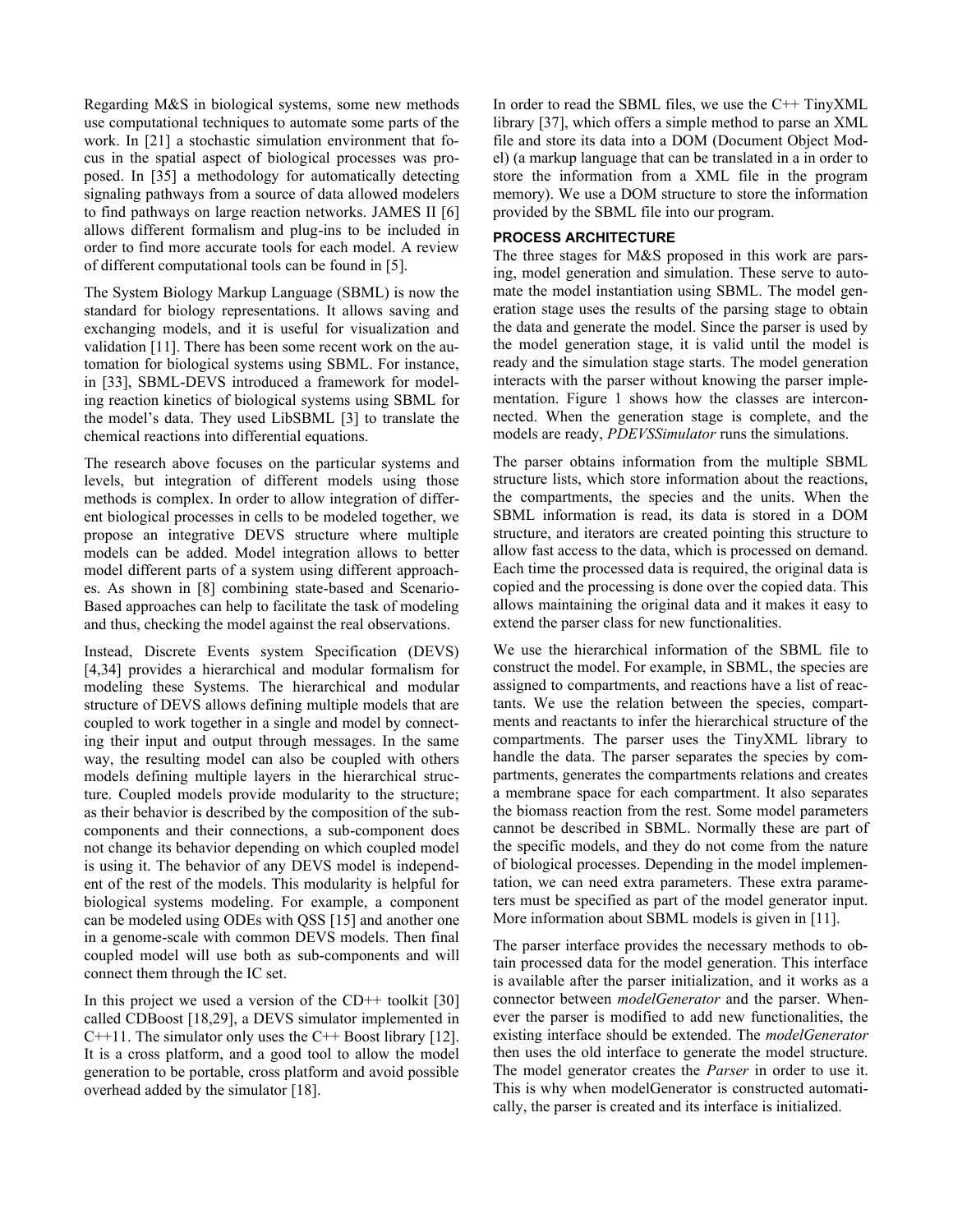

**Figure 1. Class diagram of the parsing and model generation processes.**

The *modelGenerator* class stores the logic of how to create the components. It also has the model structure embedded in the method *createCellModel*. The process of constructing the model is incremental. At first, all the atomic models are generated. When they are ready, the coupled models are built using their dependencies in the hierarchy. In this process, the model is generated bottom-up from. The *modelGenerator* class creates the parser. The atomic models are created as classes extending *PDEVS Atomic*. These describe the common aspects of atomic models and they become a well-defined model when they are instantiated. To do so, *modelGenerator* knows the structure (for coupled models), and the instantiation parameters (for atomic models). When the model structure needs to be improved and/or new models are added to the structure, the *modelGenerator* methods must be updated to allow these changes.

The *modelGenerator* interface is abstracted from the model structure or any detail that could be changed in the future. This allows integrating different structure models in different application without any additional modifications. This abstraction generates models as an abstract factory without the need to know the model's full extent of the application will not be affected. As an example, [Figure 2](#page-2-0) shows the algorithm to create the bulk solution models:

```
Algorithm 1 bulk solution model instantiation algorithm
1: procedure GETBULKSOLUTIONMODEL(compartment_name)
        \textit{enzyms} \gets \textit{this.getEnzymeSetModel}(\textit{compartment_name})2:space \leftarrow this.getSpaceModel( compartment_name)3:\text{eic} \leftarrow \{ \text{ space } \}4:5:ic \leftarrow \{\text{space}, \text{enzynes}\}, \{\text{enzynes}, \text{space}\}\}\6:\text{eoc} \gets \{ \text{ space } \}7:\text{model} \gets \text{coupled\_model}( \text{eic}, \text{ic}, \text{eoc})9: end procedure
```
#### <span id="page-2-0"></span>**Figure 2. modelGenerator to create bulk solution models.**

We can see how modularity is achieved by using the interface *getEnzymeSetModel* and *getSpaceModel* to get subcomponents. If changes are made in the subcomponents of a bulk solution, the coupled model does not need to change *getBulkSolutionModel* for the new subcomponents.

When the *modelGenerator* stage is complete and the model is ready, *PDEVSSimulator* from CDBoost is used to run simulations. We can generate different scenarios from the SBML file without modifying the program. We can also generate different scenarios by the input data, an external file that is used by a generator model and it normally serves to give metabolites to the extra cellular space. The execution process is shown in Figure 4.



**Figure 3. Execution process flow.**

## **MODEL ARCHITECTURE**

Biological cells have common structures and behaviors that can be abstracted in to create a generic model structure that describes the common properties of the biological cell models and can be instantiated with particular parameters. For example, the formula in **Error! Reference source not found.** describes the common properties of a non-reversible reaction.

 $\sum_{i=0}^{n} a_i s_i \rightarrow \sum_{j=0}^{m} b_i p_i$  Equation 1

- $a_i \in$  subtract stoichiometry.
- $s_i \in subtracts$ .
- $b_i \in product\,sto,$  stoichiometry.
- $p_i \in products$
- $n, m \in \mathbb{N}$

On the other hand, the mathematical formula shown i[n](#page-2-1)  [Equation 2](#page-2-1) is a particular instance of the general formula in **Error! Reference source not found.**.

<span id="page-2-1"></span>
$$
8Fe + S_8 \rightarrow 8FeS
$$
 Equation 2

A biological cell has a hierarchical structure where its components can have sub-components. Each interacts with others at the same level and with components from nearby lev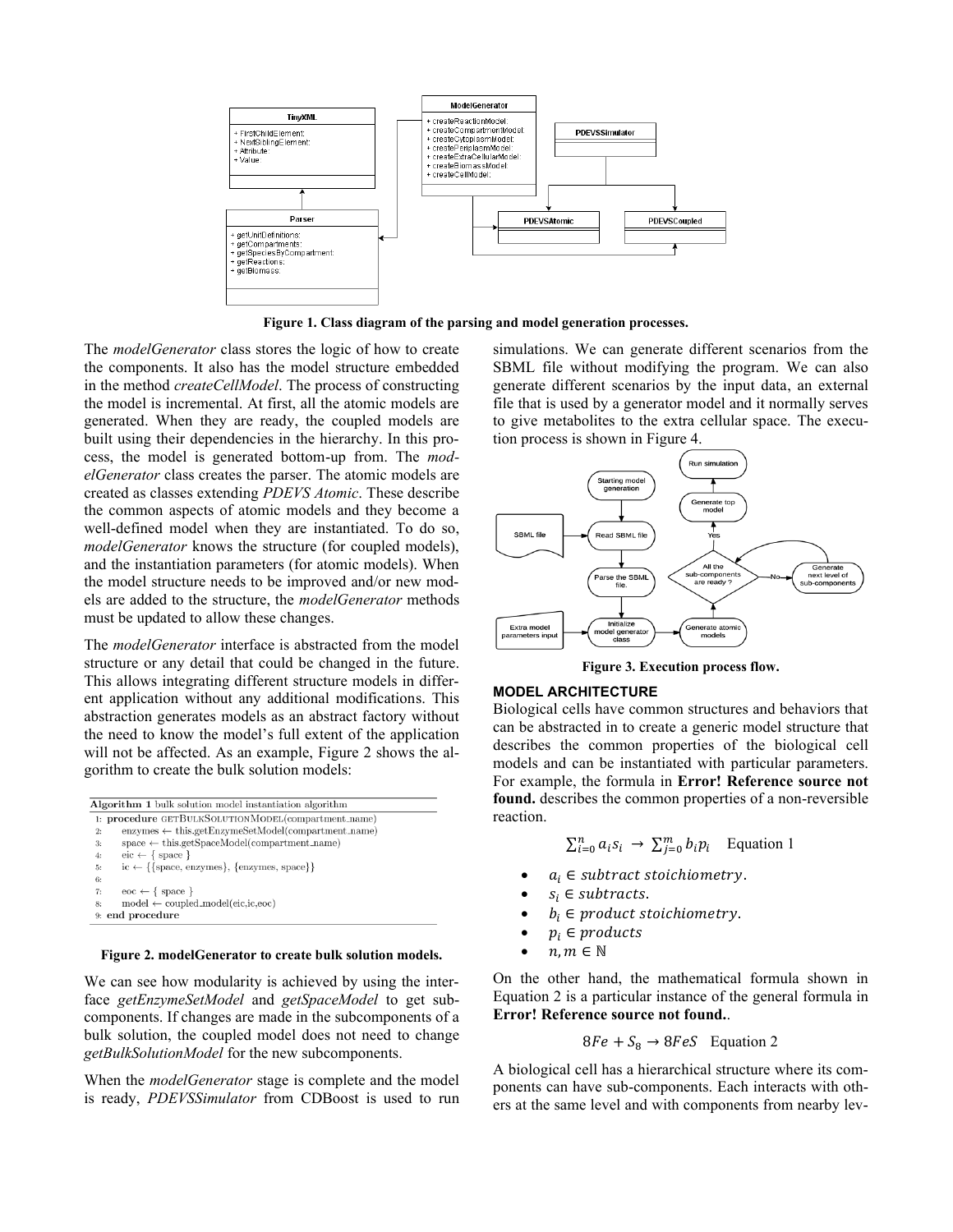els (the parent level and the child level). Each component of the cell can be seen as DEVS model, and the mapping between the cellular structure and the model of the structure is

simple and clear. The mapping between a generic biological cell and the proposed DEVS structure is shown in **Error! Reference** source not found.



**Figure 4. Mapping between a general biological cell and the model structure.**

<span id="page-3-0"></span>The idea of the general structure shown in [Figure 4](#page-3-0) is not to describe every possible cell, but to be flexible enough in order to allow modeling any of them by extending the structure and modifying the sub-component. Each atomic model can be replaced by a coupled model adding more subcomponent achieving models that are more complex.

In the proposed model, we only consider the structural part of a cell as the model components. These components are in charge of handling the interaction between compartments and the movement of the molecules through the space and bulk solutions. The molecules used as substrate and product are not represented by atomic models, and they are in the model messages. On the other hand, the metabolites are not static components of a biological cell. They can be obtained from the extracellular space or from reactions. At the same time, metabolites do not play an active role introducing any behavior. Instead, they are only used as the reaction's subtract and product. It is important to notice that in most of the cellular reaction, enzymes are in charge of handling those reactions. For this reason, the metabolites are used as the input/output of the components, and they only exist in the messages and in the component states. Both messages and component state are not static; they are constructed and destructed when needed. Without modeling metabolites, we can handle the dynamic of the cellular reaction.

In biological cells, there are thousands of proteins and reactions. This could be a problem if we wanted to model each protein as a component. We use multistate models to have sets of proteins grouped by their states. All the proteins with the same state are seen as a single one until their change and are regrouped by their new states.

As mentioned in [14] whenever a metabolic network is modeled we need to deal with the exponential explosion. We have modeled the space as a stochastic process that determines when collisions between proteins and metabolites happen, and send the information to the component in charge. The space models store the available amount of metabolite and protein in their states. Whenever a new reaction takes place, the component in charge sends the product back to the space for the amount of metabolites and proteins to be updated in that corresponding space. These models must be defined abstracting the particular values. On the other hand, they also need to be flexible to use SBML to instantiate those values. The classes defined in CDBoost are used to implement the general models as classes.

As in real biological cells, the metabolites of the extracellular space cannot go directly to the cytoplasm without passing through the periplasm. We use the same structure. The periplasm model has three membranes, the space and the inner. It has a space that allows reactions to happen. This component is an intermediary between the extracellular space and the cytoplasm. The *space* component in Error! Reference source not found. is a model of the metabolites and enzymes in the bulk solution and their collisions. The internal transition function calculates collisions using a stochastic process, and it sends the metabolites that have collided to the Inner where reactions will take place and the products are returned to the *Space*. The membrane components play a similar roll that the real ones do: they store transport proteins and they bring the needed metabolites to the inner of the periplasm. A metabolite has two options in order to pass through the periplasm. The first option is to go inside the periplasm by one of the two inner or outer membranes and go outside again. The second option is to go directly by the trans membrane. This membrane communicates the extracellular, the periplasm space and the cytoplasm. The Organelle model is similar to the periplasm, but with only one membrane that handles transport reactions between the organelle and other compartments. There is also the organelle *Inner* that handles all reactions inside the organelle.

In order to add new models to the structure or to improve the existing model, we must decide if it is a structural or behavioral modification. The first one will cause the model to represent a new organization of the real cell, while the second one will represent a different interaction between its components. The structural modification uses modularity to modify the structure in order to add and/or remove components in any level. This allows us to add new models in the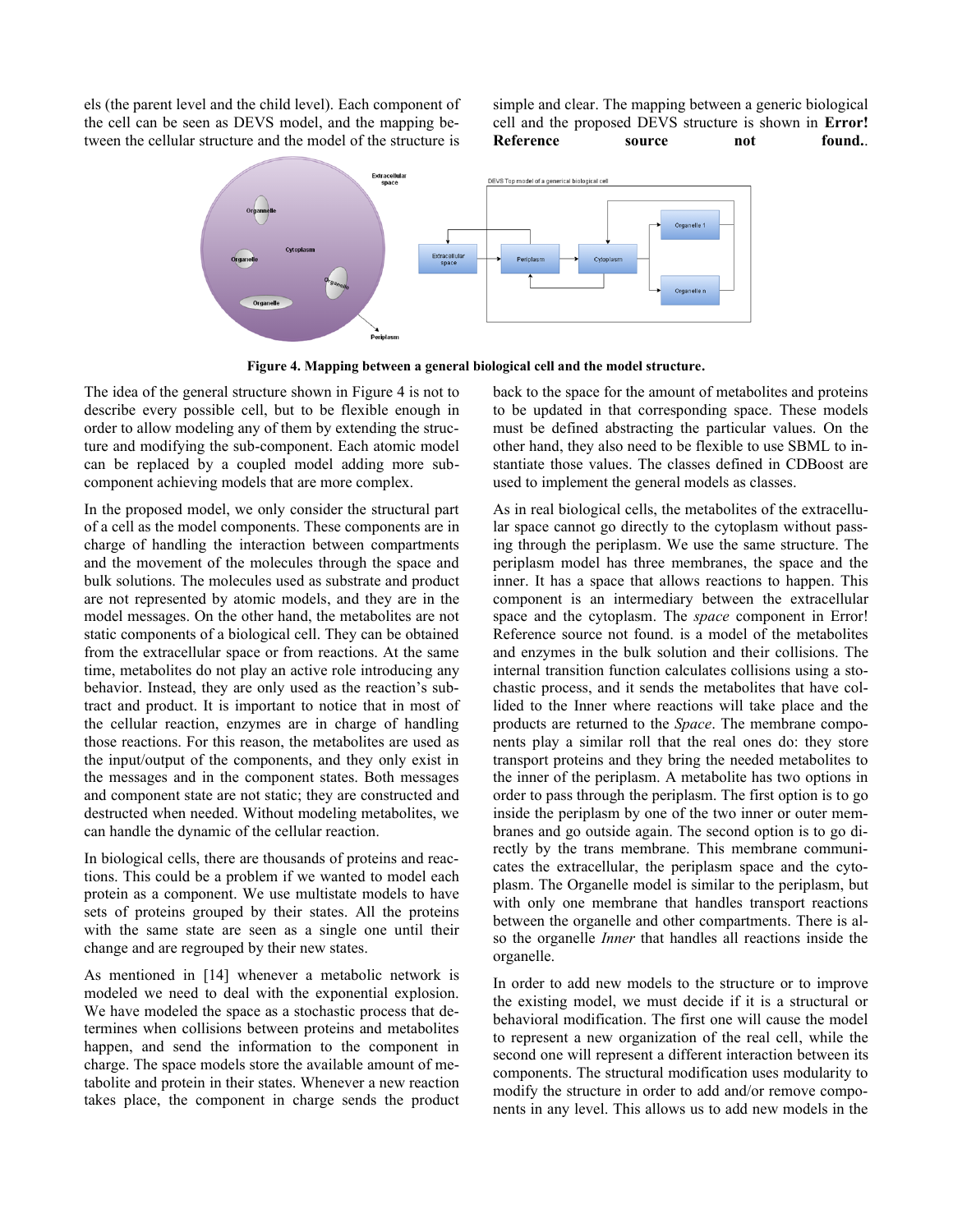structure. For example, we can add a component that models the signaling network and then we will have a more complex model of a biological cell with the metabolic and signaling network modeled together. The second possibility is to modify the behavior of the components. This is useful to validate new models: if we have a tested model for the metabolic networks using a component to model the space, we could replace it by a new one and check the results.



**Figure 5. Cell coupled model structure.**

<span id="page-4-0"></span>The proposed model structure shown in [Figure 5](#page-4-0) defines the structure of a biological cell and its metabolic network. However, the main benefit is its general definition that allows easy instantiation and integration of different models. With this purpose, we have designed the model to work as a framework that modelers can use.

## **CASE STUDY**

In order to show how the proposed process works, we have designed a theoretical model. This model has a transport protein from the extracellular space to the periplasm and from the periplasm to the cytoplasm. The transport proteins carry metabolites of A from the outside to the inside of the cell. In the cytoplasm, there are three proteins. The first one takes A and returns 2A, the second one takes 100A and returns 200A and the third takes 1000A and returns 3000A. The biomass model is triggered when the amount of A is over a specific number of molecules.

Transport proteins placed in membranes carry metabolites to the cell; if this does not happen, there will never be metabolites in the cytoplasm. At the same time, the Space models and the Inner models interaction is validated through the increase of metabolite A in the cytoplasm until the biomass drop the surplus. In this example we have used three different values for the Kon and Koff constant. In order to validate the stochastic behavior using Kon and Koff constant, we run the examples using for these constants a value of 0.8. This value is high enough to predict an almost constant increase that is not completely regular.

For the non-reversible example, [Figure 6](#page-4-1) shows the amount of metabolite A over the time. The amount increases constantly because there are neither reversible reactions nor reactions that help to decrease the concentration of A, which is increased by the reaction factors, which are linear.



<span id="page-4-1"></span>**Figure 6. Metabolite A; non-reversible Biomass is 500000000.**

**Error! Reference source not found.** shows a reversible example. The amount of metabolite is not constant because metabolite A is not only increased by the reactions but also decreased when the reactions occur in the opposite direction. Nevertheless, the concentration of A increases because the stoichiometry factors need less concentration to produce than to remove.



**Figure 7. Reversible reaction. Biomass 500000000. Kon/Koff 0.8.**

These examples shows the interaction between reactions and bulk solutions and the transport. The increases of metabolite A would never be able to start if the transport protein will not carry them to the cytoplasm. At the same time, if the interaction between the bulk solution and the inner was not well defined, reactions will not happen. The reversible reaction help to validate the not-determinist behavior of the bulk solution and binding process but is not a complete validation. The complete validation is in progress using for this a real study case of the E. coli.

## **CONCLUSIONS**

We showed how to combine automatic instantiation and integrative modeling. Whenever the model structure or the automation process is not useful, we need to adapt it. The modular architecture of the tool and the model allows the modeler to improve what needs to be improved without affecting the rest. These improvements can also be integrated in other models if needed.

The combination of automation and model integration allows not only reusing models, but also improving them. In this work we have also proposed a strategy to achieve com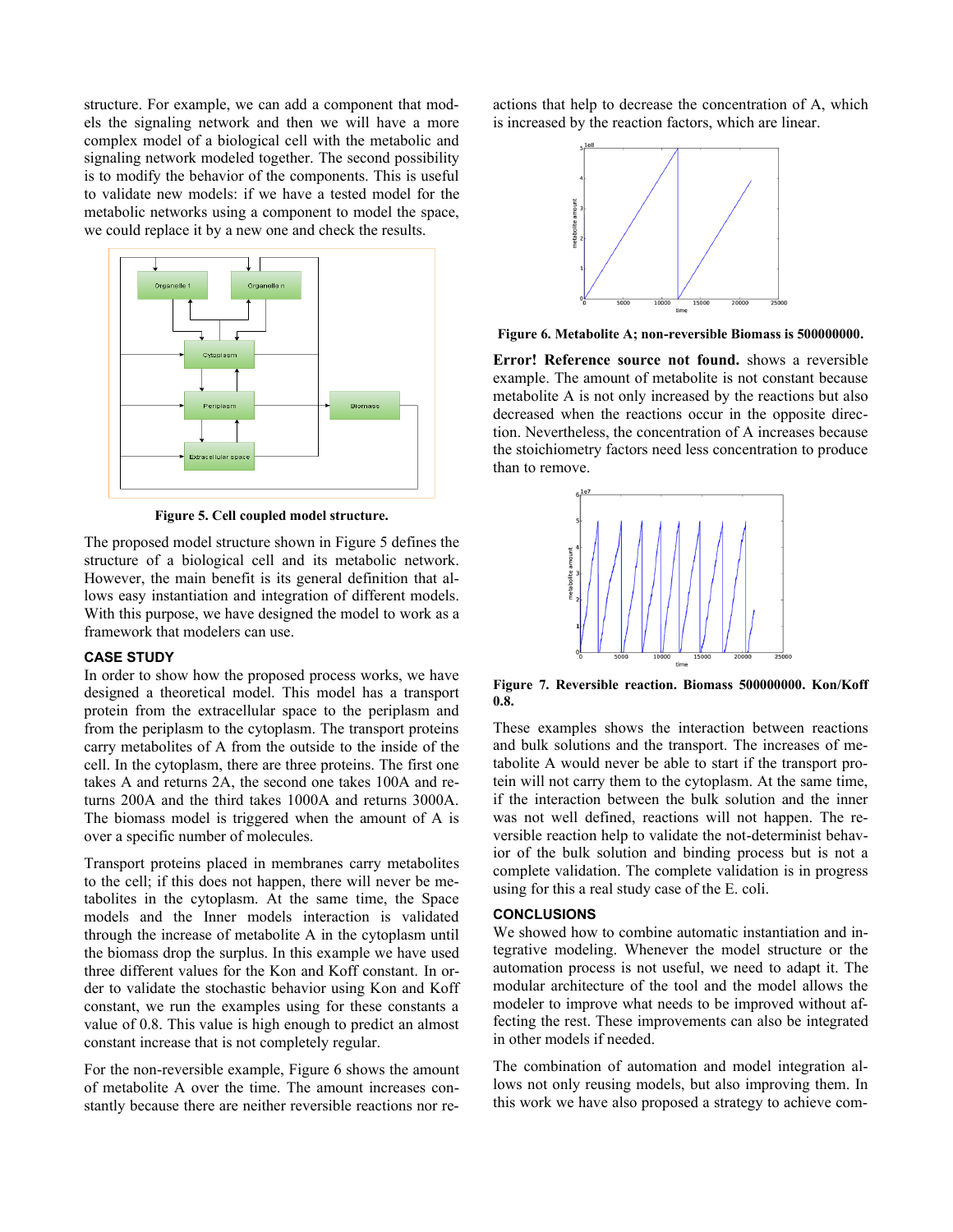plex biological models allowing backtracking in the construction process.

We aim to improve the general structure to optimize computational complexity and be able to use clusters to run simulations. For a best communication and interaction between models, we also aim to integrate this tool with multiple web services as shown in [32] and create a web interface so modelers can improve the communication process between collaborators and with the simulation server.

## **REFERENCES**

- [1] S. Biermann, A.M. Uhrmacher, H. Schumann, Supporting Multi-Level Models in Systems Biology by Visual Methods, in: Proceedings of European Multi-Simulation Conference, 2004.
- [2] A.T. Bittig, A.M. Uhrmacher, Spatial modeling in cell biology at multiple levels, in: Proceedings of the 2010 Winter Simulation Conference, IEEE, 2010: pp. 608–619.
- [3] B.J. Bornstein, S.M. Keating, A. Jouraku, M. Hucka, LibSBML: an API Library for SBML, Bioinformatics. 24 (2008) 880–881.
- [4] A..-H. Chow, Parallel DEVS: a Parallel, hierarchical, modular modeling formalism and it distributed simulator, in: WSC '94 Proceedings of the 26th Conference on Winter Simulation, 1996: pp. 716–722.
- [5] W.B. Copeland, B. a. Bartley, D. Chandran, M. Galdzicki, K.H. Kim, S.C. Sleight, et al., Computational tools for metabolic engineering, Metabolic Engineering. 14 (2012) 270–280.
- [6] R. Ewald, J. Himmelspach, M. Jeschke, S. Leye, A.M. Uhrmacher, Flexible experimentation in the modeling and simulation framework JAMES II--implications for computational systems biology., Briefings in Bioinformatics. 11 (2010) 290–300.
- [7] A.M. Feist, C.S. Henry, J.L. Reed, M. Krummenacker, A.R. Joyce, P.D. Karp, et al., A genome-scale metabolic reconstruction for Escherichia coli K-12 MG1655 that accounts for 1260 ORFs and thermodynamic information, Molecular Systems Biology. 3 (2007) 1–18.
- [8] J. Fisher, D. Harel, E. Hubbard, Combining state-based and scenario-based approaches in modeling biological systems, Computational Methods in Systems Biology. (2004) 236–241.
- [9] J. Fisher, T. Henzinger, Executable cell biology, Nature Biotechnology. (2007) 1239 – 1249.
- [10] Y. Harzallah, V. Michel, Q. Liu, G. Wainer, Distributed simulation and web map mash-up for forest fire spread, 2008 IEEE Congress on Services, SERVICES 2008, July 6, 2008 - July 11, 2008. PART 1 (2008) 176–183.
- [11] M. Hucka, a. Finney, H.M. Sauro, H. Bolouri, J.C. Doyle, H. Kitano, et al., The systems biology markup language (SBML): A medium for representation and exchange of biochemical network models, Bioinformatics. 19 (2003) 524–531.
- [12] B. Karlsson, Beyond the C++ standard library: an introduction to boost, 2005.
- [13] D.B. Kell, Systems biology, metabolic modelling and metabolomics in drug discovery and development, Drug Discovery Today. 11 (2006) 1085–1092.
- [14] S. Klamt, J. Stelling, Combinatorial complexity of pathway analysis in metabolic networks., Molecular Biology Reports. 29 (2002) 233–236.
- [15] E. Kofman, S. Junco, Quantized-state systems: a DEVS Approach for continuous system simulation, Transactions of the Society for Modeling and Simulation International. 18 (2001) 123–132.
- [16] Y. Matsuoka, S. Ghosh, N. Kikuchi, H. Kitano, Payao: a community platform for SBML pathway model curation., Bioinformatics (Oxford, England). 26 (2010) 1381–3.
- [17] C. Maus, M. John, M. Röhl, A.M. Uhrmacher, Hierarchical modeling for computational biology, Formal Methods for Computational Systems Biology. 5016 (2008) 81–124.
- [18] D. Niyonkuru, G. Wainer, O. Dalle, Sequential PDEVS Architecture, in: DEVS '15 Proceedings of the Symposium on Theory of Modeling & Simulation: DEVS Integrative M&S Symposium, 2015: pp. 165–172.
- [19] N. Le Novère, B. Bornstein, A. Broicher, M. Courtot, M. Donizelli, H. Dharuri, et al., BioModels Database: a free, centralized database of curated, published, quantitative kinetic models of biochemical and cellular systems., Nucleic Acids Research. 34 (2006) D689–91.
- [20] M. Röhl, A.M. Uhrmacher, Flexible integration of XML into modeling and simulation systems, Proceedings - Winter Simulation Conference. 2005 (2005) 1813–1820.
- [21] C. Sanford, M.L.K. Yip, C. White, J. Parkinson, Cell++- simulating biochemical pathways, Bioinformatics. 22 (2006) 2918–2925.
- [22] H. Schmidt, M. Jirstrand, Systems Biology Toolbox for MATLAB: a computational platform for research in systems biology, Bioinformatics. 22 (2006) 514–515.
- [23] B.E. Shapiro, M. Hucka, A. Finney, J. Doyle, MathSBML: a package for manipulating SBML-based biological models., Bioinformatics (Oxford, England). 20 (2004) 2829–31.
- [24] B. Soediono, A.M. Uhrmacher, M. Hucka, D. Harel, M. Kwiatkowska, P. Mendes, et al., CHALLENGES FOR MODELING AND SIMULATION METHODS IN SYSTEMS BIOLOGY, Journal of Chemical Information and Modeling. 53 (1989) 160.
- [25] C.-F. Tiger, F. Krause, G. Cedersund, R. Palmér, E. Klipp, S. Hohmann, et al., A framework for mapping, visualisation and automatic model creation of signaltransduction networks, Molecular Systems Biology. 8 (2012) 1–20.
- [26] A. Uhrmacher, D. Degenring, B. Zeigler, Discrete event multi-level models for systems biology, Transactions on Computational Systems Biology. 1 (2005) 66–89.
- [27] A.M. Uhrmacher, D. Degenring, J. Lemcke, Mario Krahmer, Towards reusing model components in systems biology, Computational Methods in Systems Biology. 3082 of th (2005) 192–206.
- [28] A.M. Uhrmacher, R. Ewald, M. John, C. Maus, M. Jeschke, B. Sussane, COMBINING MICRO AND MACRO-MODELING IN DEVS FOR COMPUTATIONAL BIOLOGY, Journal of Chemical Information and Modeling. 53 (1989) 160.
- [29] D. Vicino, CDBoost simulator, (n.d.).
- [30] G. Wainer, CD++: a toolkit to develop DEVS models, Software: Practice and Experience. 32 (2002) 1261–1306.
- [31] G. Wainer, R. Djafarzadeh, DEVS modelling and simulation of the cellular metabolism by mitochondria, Molecular Simulation. 36 (2010) 907–928.
- [32] S. Wang, G. Wainer, A Mashup Architecture with Modeling and Simulation as a Service, Web Information